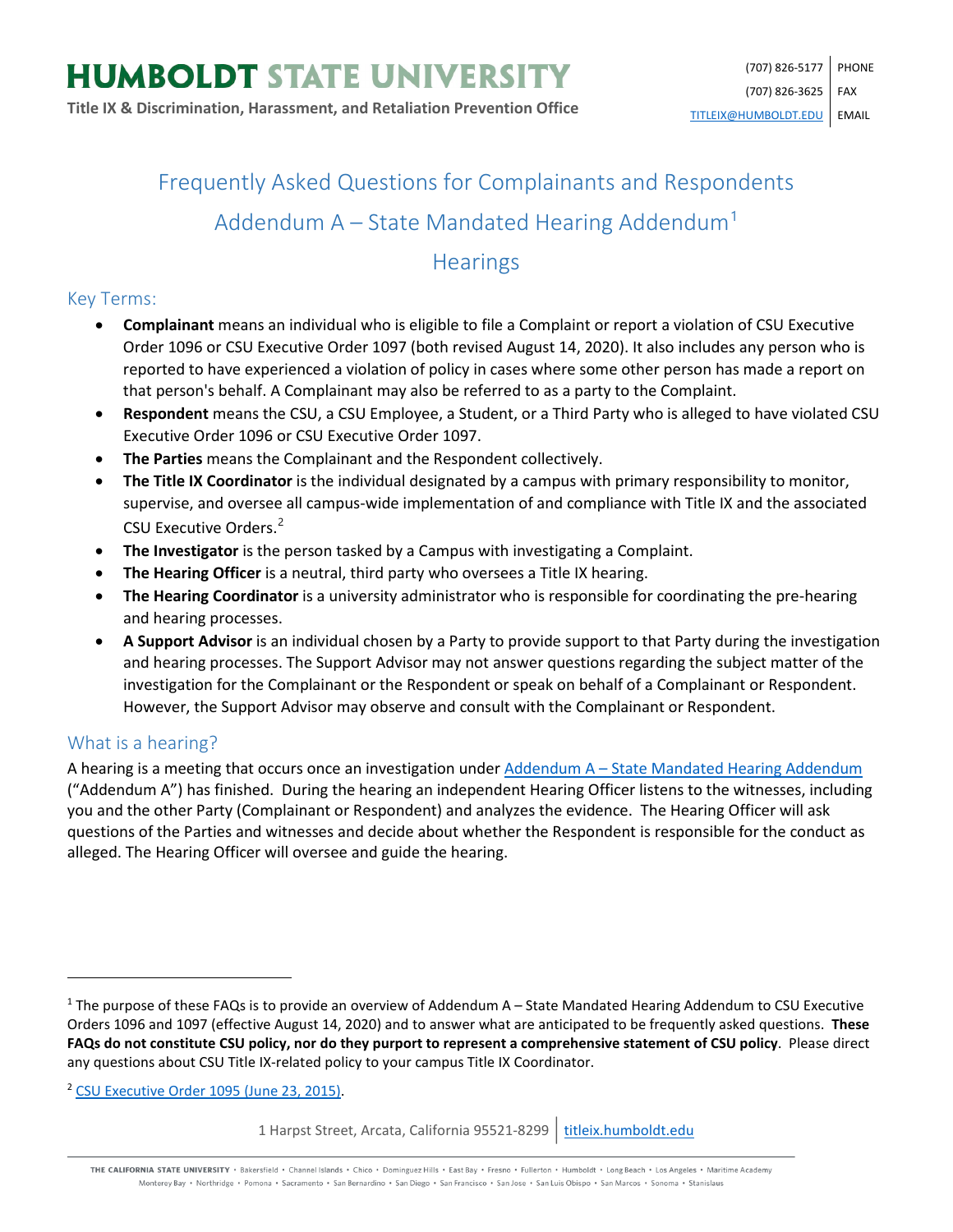# I already gave my statement to the Investigator, and they took notes – why do I have to attend a hearing?

New requirements following two California Court of Appeal decisions mean that the parties (the Complainant and Respondent) to a case that meets the criteria to be handled under Addendum A must have an opportunity to ask questions in a live hearing of each other and any other witness who provided a statement during the investigation where that witness' credibility is central to the case. The Hearing Officer may also ask the Complainant, Respondent, or a witness questions of their own. You will not ask questions directly to the other party or witnesses, and the other party will not directly question you. Instead, you and the other party will submit your questions for each other and witnesses to the Hearing Officer in writing, and the Hearing Officer will ask the questions.

#### I heard that the new process involves cross-examination – what does this mean?

Cross-examination means asking questions of a witness (including the Complainant or Respondent) to challenge that witness' statements or credibility. In the hearing process, the Respondent and Complainant will "cross-examine" by asking the Hearing Officer to ask questions of each other or of other witnesses. This means that the Complainant and Respondent will not be communicating directly with each other or witnesses. The university's process of providing for "indirect" questioning by the Hearing Officer is designed to minimize anxiety for the participants in the hearing.

## Can I ask questions during the hearing?

At the start of the hearing there will be an opportunity for you to ask the Hearing Officer any questions you have about the hearing. You will also be able to make a 10-minute opening statement. However, you will **not** be permitted to directly ask any questions of the other Party or witnesses. Questions you have for the other Party or witnesses can only be asked by the Hearing Officer.

#### How will I know when and where the hearing will be?

Your campus Title IX Office will provide you with all the details of the hearing, including the date, time, and location (if the hearing will not be held using videoconferencing technology), as well as the identity of the Hearing Officer. This information will be sent to you in a communication called a "Notice of Hearing." If you have any questions about the hearing, you should contact the Hearing Coordinator. The Hearing Coordinator is a university administrator who is responsible for coordinating the pre-hearing and hearing processes.

# What if I have class, practice, or work at the time of the hearing?

It is recommended that you consult your schedule as soon as you receive the Notice of Hearing, which tells you the date and time of hearing. The Hearing Coordinator can arrange reasonable accommodations, including an excused absence from class, practice, or work to enable you to participate in the hearing. It is important that you communicate to the Hearing Coordinator your need for any accommodations as soon as possible.

If you absolutely cannot attend the hearing for some reason, it is important that you communicate this to the Hearing Coordinator as soon as possible, providing your reasons. If you do not attend the hearing without providing a valid reason, the hearing may still proceed in your absence.

If you have questions, or are concerned about attending the hearing, the Hearing Coordinator is available to talk to you and answer any questions you may have.

#### Where will the hearing take place?

The hearing will be conducted using videoconferencing technology unless circumstances are such that videoconferencing would not be appropriate. Neither Party will be required to be physically present in the same room as the Hearing Officer, each other, or witnesses. The University will utilize technology to ensure that both Parties will be able to see and hear all of the proceedings and statements made during the hearing.

#### Do I have to be in the same room as the other Party (Complainant or Respondent)?

No, the hearing will take place using videoconferencing technology (unless circumstances are such that videoconferencing would not be appropriate), which means that you can participate in the hearing from wherever you choose, although you should try to ensure that you have a private space from which you can participate. You will **not** be required to be physically present in the same room as the Hearing Officer, the other Party, or the witnesses.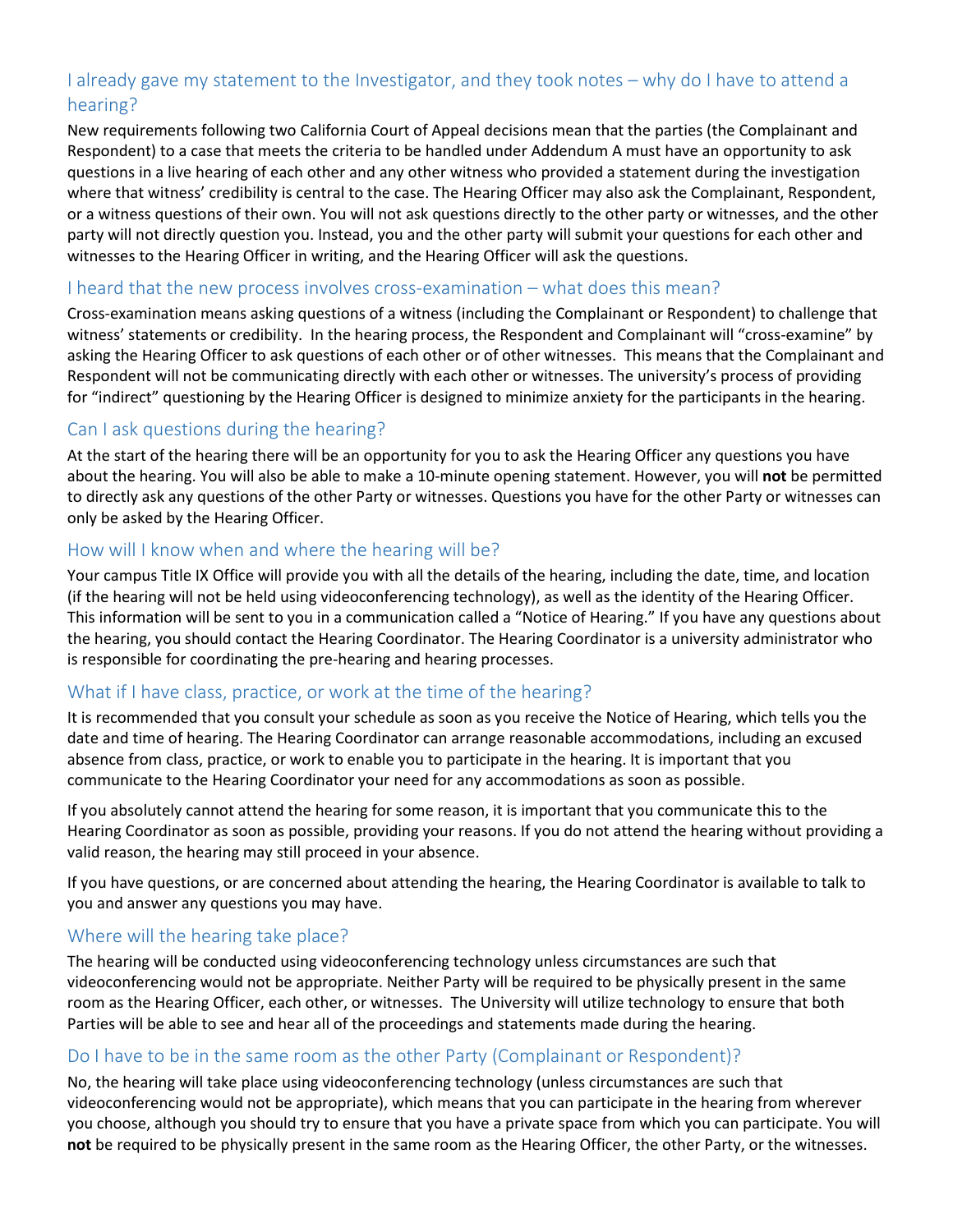# What does a private space mean and why does that matter?

The topics that are discussed during a hearing can be very sensitive and personal for everyone involved. You may not want family members or others who are around you to hear these details. Therefore, it is important that you are able to participate from a location that is quiet and where other people will not be in the same room as you. You might also consider using headphones to further increase your privacy and that of others involved in the hearing.

## What if I do not have access to technology for videoconferencing or I do not have a private space from which I can participate?

Please discuss these concerns with the Hearing Coordinator, who can make arrangements to ensure that you can fully participate in the hearing.

#### What if I am far from my campus at the time the hearing will be held?

In most instances, the hearing will take place using videoconferencing technology, which means you can participate from any private space of your choice. Therefore, you do not need to be close to your campus.

If you will be participating in the hearing from another state or from outside the United States, please inform the Hearing Coordinator as soon as possible so that they can consider any time differences while preparing for the hearing.

#### What if I need accommodations for a disability during the investigation and/or hearing processes?

Please let the Title IX Coordinator or Hearing Coordinator know as soon as possible if you require reasonable accommodations for a disability to enable you to fully participate in the hearing.

#### Can I bring someone with me to the hearing?

The Complainant and Respondent may both bring one Support Advisor and one Support Person each. This could include an attorney, a friend or family member, a sexual assault victim's advocate, a respondent advisor, or any other individual of the Complainant or Respondent's choice, provided that person is not otherwise involved in the complaint or investigation (for example, a Support Advisor or Support Person cannot be someone who has been interviewed as a witness).

In choosing a Support Advisor and/or Support Person, you may wish to consider what is likely to be discussed during the hearing and whether you will feel comfortable with that person being present to hear that discussion. This may be a particular consideration if you are planning to bring a family member with you.

A Support Advisor or Support Person will not be allowed to speak during the hearing. You will be expected to answer questions and speak for yourself. However, you may consult with a Support Advisor and/or Support Person as needed. If you would like to speak with your Support Advisor/Support Person privately during the hearing, please ask the Hearing Officer to pause the hearing and excuse you. If the Hearing Officer asks you a question, you will be expected to answer that question before taking a break.

#### What if I do not have anyone who can advise and support me?

Please contact the Title IX Coordinator to request information about support services and resources for Complainants and Respondents.

#### How should I prepare for the hearing?

The Hearing Coordinator will provide you with information regarding the pre-hearing and hearing processes, including timeframes for information that you may need to submit (for example, the name and contact information of your Support Advisor and Support Person, if you have one or both).

You might wish to meet with your Support Advisor to discuss the questions that you would like to be asked of the other Party and witnesses during the hearing. Remember, the Hearing Officer will be the one to ask these questions.

#### What if I don't want to participate in the hearing?

You are not required to participate in a hearing, but there is risk in not attending.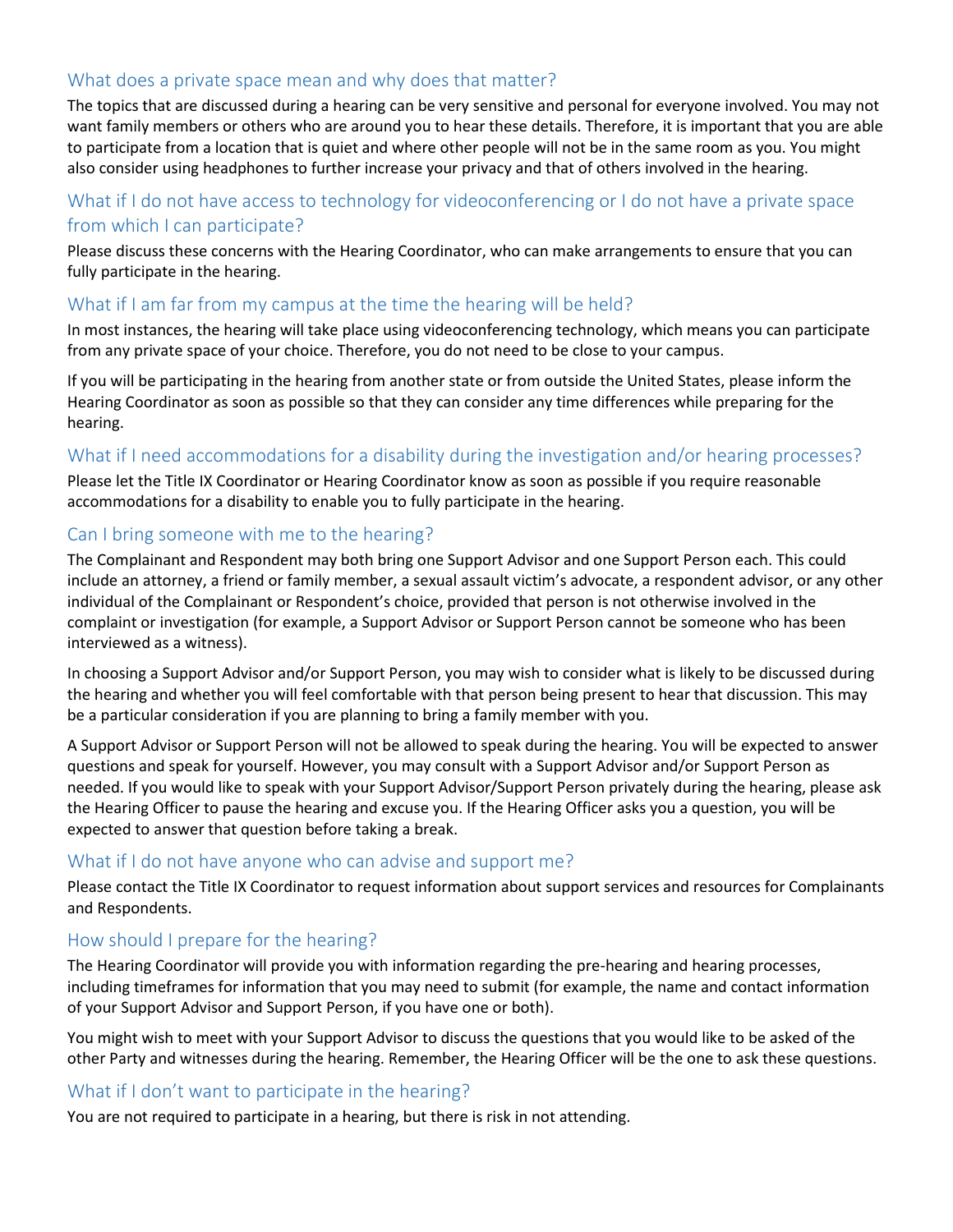- If you are a Complainant and choose not to participate in the hearing, the University's ability to take action regarding your complaint may be limited. The hearing will happen, but statements you made during the investigation (even if described in the Final Investigation Report) might not be considered by the Hearing Officer because you will not be available to answer questions about those statements.
- If you are a Respondent and choose not to participate in the hearing, the hearing will happen, but statements you made during the investigation (even if described in the Final Investigation Report) might not be considered by the Hearing Officer because you will not be available to answer questions about those statements.

# Who else will be present at the hearing?

The hearing will be "closed" – this means that only those who need to be present will be part of the hearing. Who is present may vary depending on the circumstances; however, usually the following individuals will be present:

- Hearing Officer;
- Complainant;
- Respondent;
- Support Advisor and Support Person for Complainant;
- Support Advisor and Support Person for Respondent;
- Title IX Coordinator;
- Title IX Investigator (if not also the Title IX Coordinator);
- Hearing Coordinator;
- Student Conduct Administrator or other appropriate University administrator;
- An administrator from the CSU Chancellor's Office; and
- Witnesses (who will only be present during the part of the hearing that is relevant to their statement).

Sometimes, it may be necessary to have additional people present, such as an information technology employee to assist with technology.

#### What will the hearing be like?

The hearing is a meeting at which the Hearing Officer listens to the witnesses, including you, and the Complainant/Respondent, and analyzes the evidence. The Hearing Officer will ask questions of the Parties and witnesses and decides about whether the Respondent is responsible for the conduct as alleged. The Hearing Officer will oversee and guide the hearing.

You will have the opportunity to make an opening statement during the hearing. Your opening statement will be no longer than 10 minutes. The Investigator or the Title IX Coordinator (if not the Investigator) will usually be the first witness and will describe the complaint, investigation process, and summarize the evidence.

During the hearing, the Hearing Officer will ask you questions. Your job is to answer the questions truthfully. It is important to listen to the questions carefully, and ensure you understand the question before you answer. It is okay to ask the Hearing Officer to repeat the question if you do not hear or understand it the first time. However, if you answer a question, the Hearing Officer will assume that you understood the question. If you do not know the answer to a question, or you cannot remember, you should say so – try not to guess.

During your meeting with the Investigator, they will have taken notes. If you have not already been provided with a copy of the statement that you gave to the investigator during your interview with them, you may ask the Hearing Coordinator for a copy. It is okay to refer to this during the hearing to refresh your memory. If there is anything written in the statement that you feel is inaccurate, you should tell the Hearing Officer.

You will have an opportunity to ask questions of the other party and witnesses during the hearing. Your questions should be submitted to the Hearing Coordinator in writing at least 5 days prior the hearing. You may also propose follow-up questions during the hearing. Any follow-up questions will need to be submitted to the Hearing Officer in writing. The Hearing Officer will then ask the other party or witness your questions, unless they determine that it is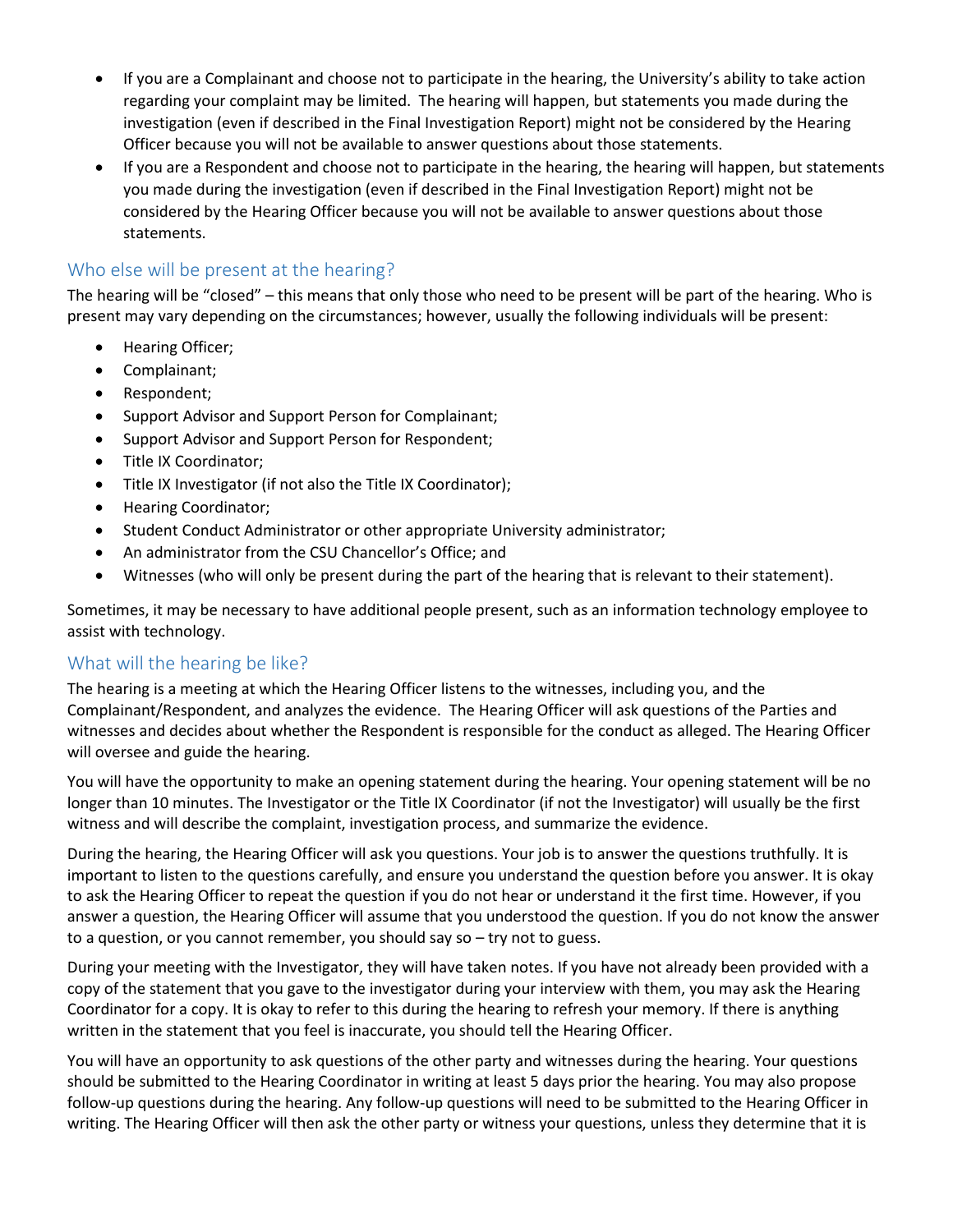not appropriate to do so in accordance with the Executive Order. The Hearing Officer may, at their discretion, modify or change the wording of a question, as long as the substance of the question is preserved

# What kind of questions will I be asked?

The questions that the hearing officer asks you may be similar to the type of questions that the Title IX Investigator asked you when you met with them. It is important to know that the Hearing Officer may ask some difficult and personal questions. It is not their intention to upset or embarrass you. Sometimes these types of questions are important and necessary for the Hearing Officer to make their decision.

The Hearing Officer will review all questions posed by the other party and decide whether or not it is appropriate to ask those questions.

## How long will the hearing take?

It depends. A hearing will usually be scheduled for one full day, and you should plan to make yourself available for that day unless the Hearing Coordinator tells you otherwise. Sometimes, a hearing may be scheduled across two or more days, for example if there are a significant number of witnesses to be heard, or if a case is very complex. If your hearing is expected to last longer than one day, the Hearing Coordinator will notify you.

# Will the hearing be recorded?

Yes. An audio recording of the hearing will be made. It is important that you speak clearly and perhaps a little louder than you might usually so that your statements can be picked up on the recording. The audio recording will remain the property of the University, but you may request to review the recording after the hearing. No one other than the University is permitted to make a recording of the hearing.

## What if I start to feel overwhelmed or upset during the hearing?

If you feel like you need a break, please speak up and tell the Hearing Officer. You may be able to take a brief break, including to consult with your Support Advisor and/or Support Person, visit the restroom, have some water and a snack, or just to get some fresh air.

Even if you do not have someone accompanying you during the hearing as Support Advisor and/or Support Person, you may find it helpful to arrange to speak with a trusted counselor, friend, or family member after the hearing.

The Hearing Coordinator can provide information about and help connect you to resources on and off campus, such as the counseling center, if you would like to talk to someone after the hearing.

#### Can I submit new evidence at the hearing or ask the Hearing Officer to interview a new witness?

All available evidence should be provided to the Investigator during the investigation phase of the process. If relevant evidence, or a witness, was not reasonably available during the investigation phase, then the Hearing Officer may decide to permit the evidence or witness at the hearing. However, if the Hearing Officer concludes that the evidence or witness actually was reasonably available during the investigation or is not relevant, the Hearing Officer may not allow the evidence or witness at the hearing.

# What happens after the hearing?

After the hearing, the Hearing Officer will make written findings of fact and conclusions about whether the Respondent violated the Executive Order. The Hearing Coordinator will send you a copy of the Hearing Officer's Report, usually within 10 Working Days after the hearing is finished.

The standard of proof the Hearing Officer will use is whether each allegation is substantiated by a "Preponderance of the Evidence," which means the evidence on one side outweighs the evidence on the other side, or in other words, whether it is more likely than not that the alleged conduct occurred. A finding that a Respondent violated the Executive Order does not mean that the Hearing Officer concluded with absolute certainty the conduct occurred. Instead, it means that having considered all the relevant evidence, the Hearing Officer concluded that it was more likely than not that the conduct occurred. Likewise, a finding that the Respondent did not violate the Executive Order does not reflect a determination on the part of the Hearing Officer that the conduct absolutely did not occur as alleged.